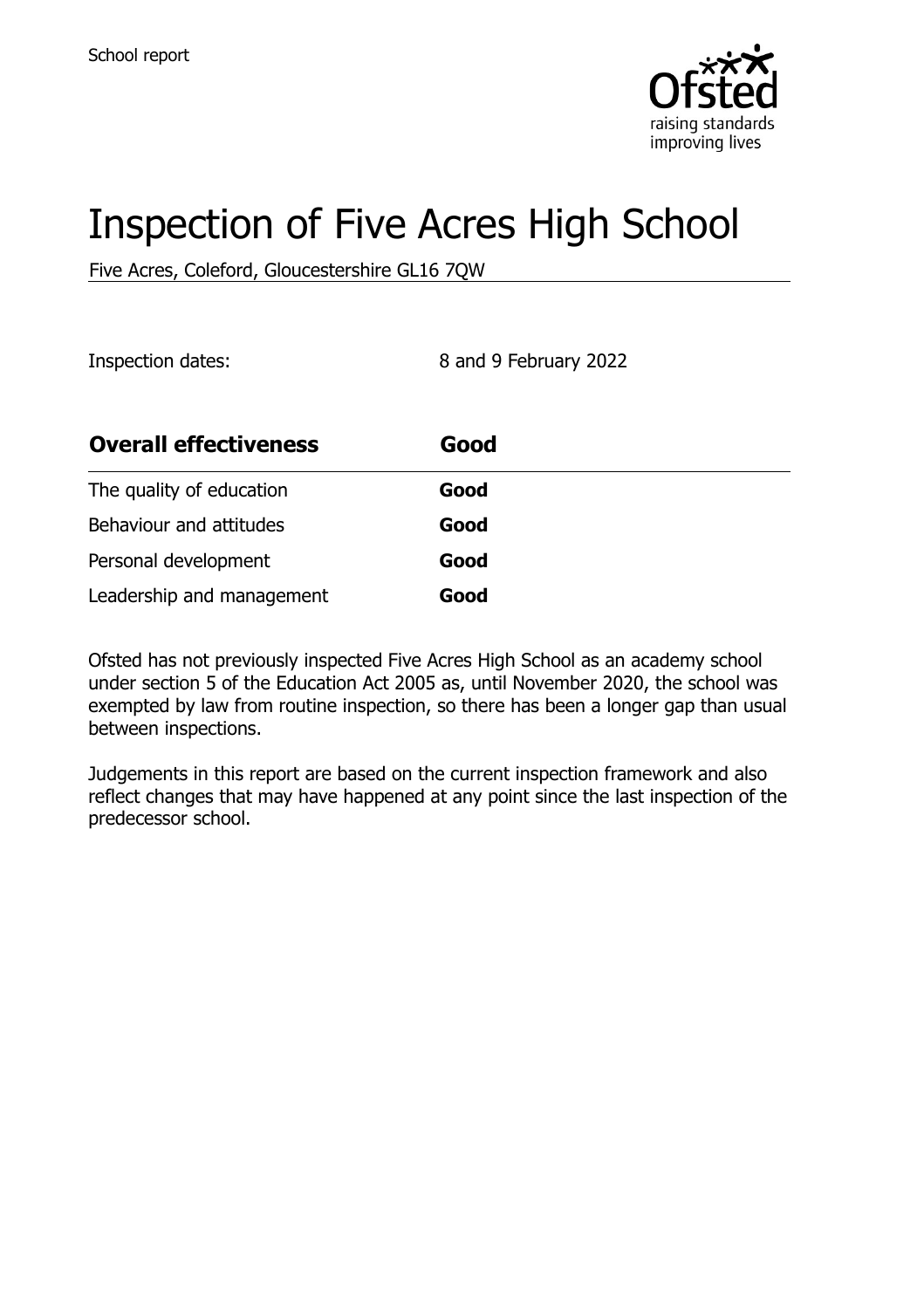

## **What is it like to attend this school?**

Pupils are very positive about the quality of education they receive at Five Acres High School. The curriculum enables them to develop knowledge of a range of subjects. For example, pupils visit museums and theatres, and engage in public debate. Pupils have many opportunities to develop their physical health through sport. They benefit from programmes such as the Duke of Edinburgh's Award. Most pupils, including pupils with special educational needs and/or disabilities (SEND), attend a breadth of clubs at lunchtime and after school. Pupils enjoy discussing books, playing chess and singing in the choir.

Pupils behave very well in lessons. There is a calm learning environment in classrooms. Pupils stated that bullying is uncommon and that if staff know about it, they resolve it quickly. Pupils feel safe and cared for.

The curriculum nurtures high aspirations among pupils. Staff provide pupils with carefully tailored information about careers and further education. Pupils are well informed about their next steps. Pupils participate in programmes that introduce them to higher education.

Pupils learn about the importance of leadership through applying to join the school council. Pupils take the responsibility of representing the school seriously. For example, pupils sing at Gloucester Cathedral.

#### **What does the school do well and what does it need to do better?**

Leaders have created a strong reading culture at the school. Pupils engage well and enjoy the books they read throughout the day. Leaders and staff enable pupils to read a broad range of interesting books. Leaders use assessment information well to create tailored reading programmes for some pupils.

Leaders have created a well-sequenced curriculum. Pupils draw on their prior knowledge to enable them to learn new concepts. For example, in Spanish, pupils build on their knowledge of the simple present tense to learn more complex tenses. The mathematics curriculum is a strength of the school. It enables pupils to review what they have learned so that they can develop their reasoning and problemsolving. Pupils are motivated and want to achieve well. However, leaders have not ensured that the curriculum helps pupils to communicate what they have learned in a sophisticated way.

The curriculum includes everyone. Pupils with SEND study the same curriculum as their peers. They learn confidently and achieve well in many subjects. However, some pupils with SEND do not receive the consistent support in the classroom that they need. Where this is the case, some pupils with SEND do not learn the curriculum as successfully as they could.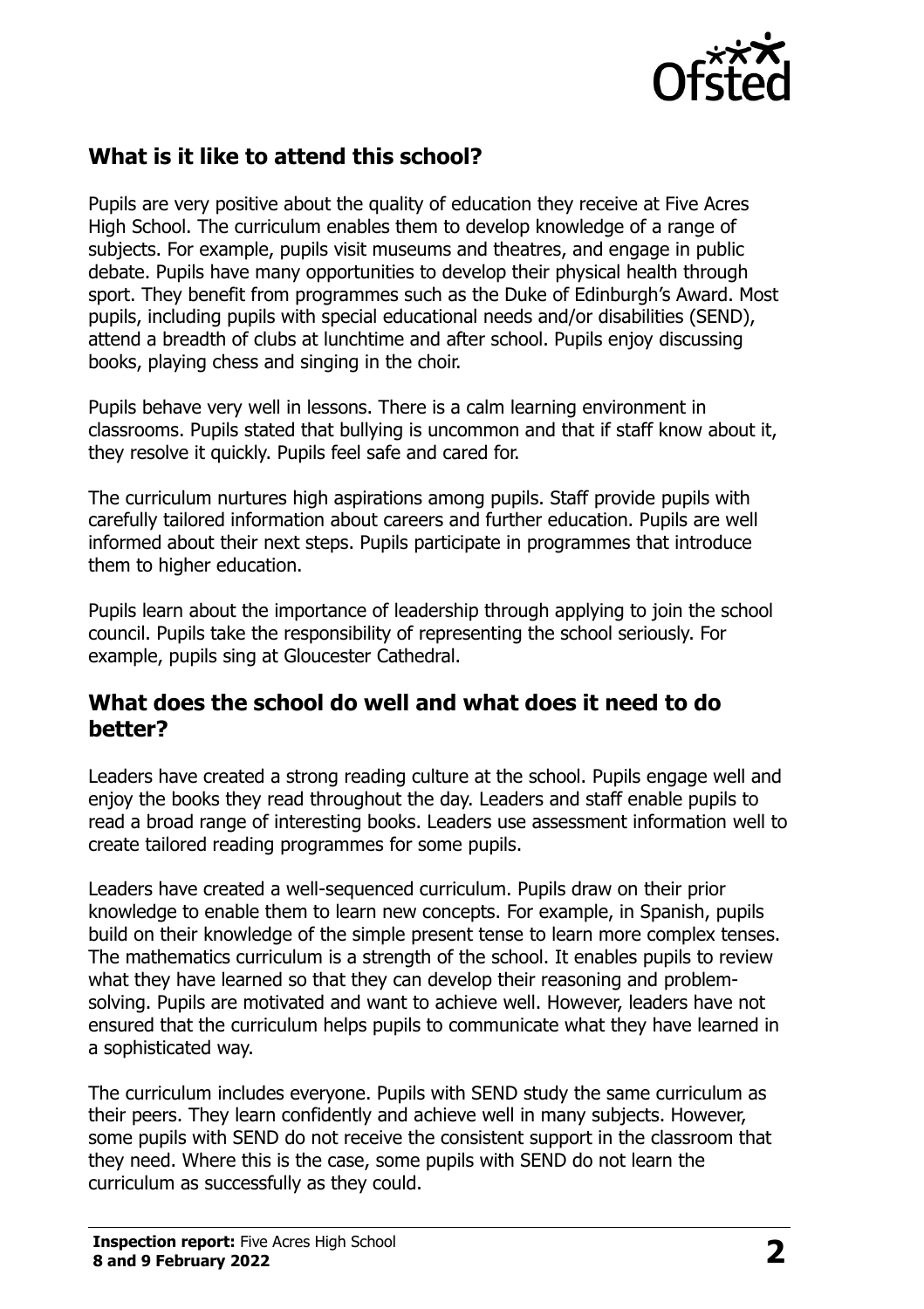

Leaders have designed a very effective careers education for pupils. The school meets the requirements of the Baker Clause, which requires schools to provide pupils in Years 8 to 13 with information about approved technical education qualifications and apprenticeships. Pupils learn about the opportunities in the world beyond school. For example, pupils regularly visit universities.

Children looked after receive exemplary support. Leaders ensure that such pupils receive tailored pastoral and academic guidance. In addition, leaders and staff have improved the attendance of disadvantaged pupils. Leaders monitor and track attendance closely, to ensure that pupils are in school and learning.

Leaders have established highly effective systems for managing behaviour. Pupils understand school routines well. Staff and pupils have positive relationships. As a result, most pupils are kind, respectful and friendly towards each other. Leaders have succeeded in reducing the number of suspensions at the school.

Pupils learn a well-constructed personal, social and health education curriculum. They are well prepared for life beyond school. Parents are overwhelmingly positive about the education their children receive at the school. One parent's view echoes the views of many: 'The school has high expectations for all students.'

Trustees and governors hold school leaders to account well. They gather pertinent information to pose challenging questions. Leaders, trustees and governors support the well-being and training needs of staff, including early career teachers. The vast majority of staff are positive about the support they receive from leaders.

## **Safeguarding**

The arrangements for safeguarding are effective.

Safeguarding leaders are vigilant about the emotional and physical safety of pupils. They know the potential safeguarding issues posed by the local area well. Pupils know where to get help if they have a concern. They work closely with external agencies to keep pupils safe from harm. Leaders provide appropriate and timely support for pupils who may be at risk.

Staff receive appropriate safeguarding training, which is periodically updated. They know how to identify if a pupil is at risk, and how to refer their concerns. Leaders ensure that all adults working at the school have undergone appropriate background checks.

## **What does the school need to do to improve?**

#### **(Information for the school and appropriate authority)**

■ The curriculum does not enable pupils to develop detailed knowledge and skills in some subjects. As a result, pupils do not learn how to communicate what they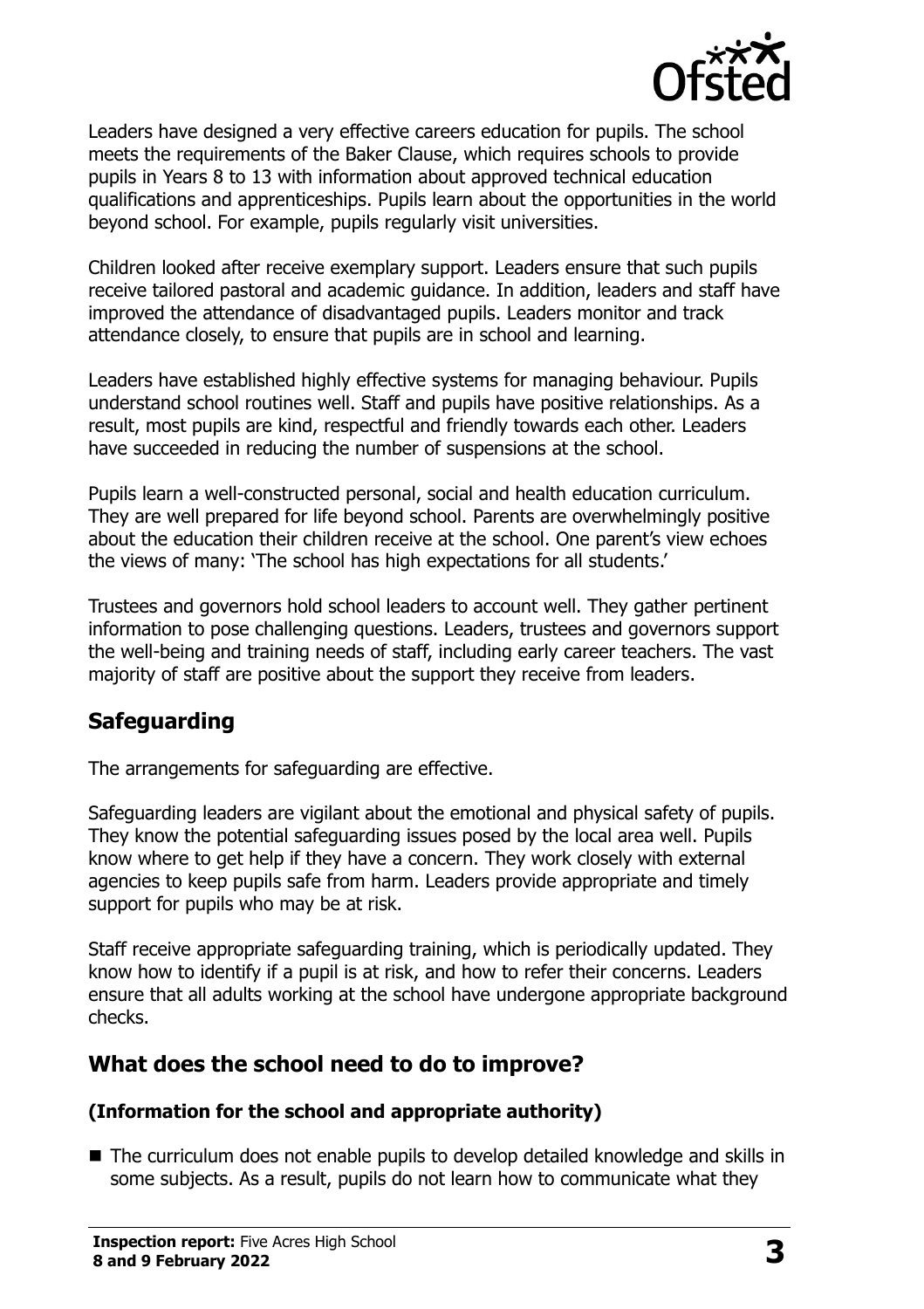

have learned as well as they could. Leaders and staff must ensure that pupils develop their literacy skills in all subjects.

■ Some pupils with SEND do not receive consistently effective support. This means that they do not make progress through the curriculum as well as they could. Leaders and staff must ensure that all pupils with SEND receive the support they need to learn with confidence and success.

### **How can I feed back my views?**

You can use [Ofsted Parent View](http://parentview.ofsted.gov.uk/) to give Ofsted your opinion on your child's school, or to find out what other parents and carers think. We use information from Ofsted Parent View when deciding which schools to inspect, when to inspect them and as part of their inspection.

The Department for Education has further quidance on how to complain about a school.

If you are the school and you are not happy with the inspection or the report, you can [complain to Ofsted.](http://www.gov.uk/complain-ofsted-report)

#### **Further information**

You can search for [published performance information](http://www.compare-school-performance.service.gov.uk/) about the school.

In the report, '[disadvantaged pupils](http://www.gov.uk/guidance/pupil-premium-information-for-schools-and-alternative-provision-settings)' refers to those pupils who attract government pupil premium funding: pupils claiming free school meals at any point in the last six years and pupils in care or who left care through adoption or another formal route.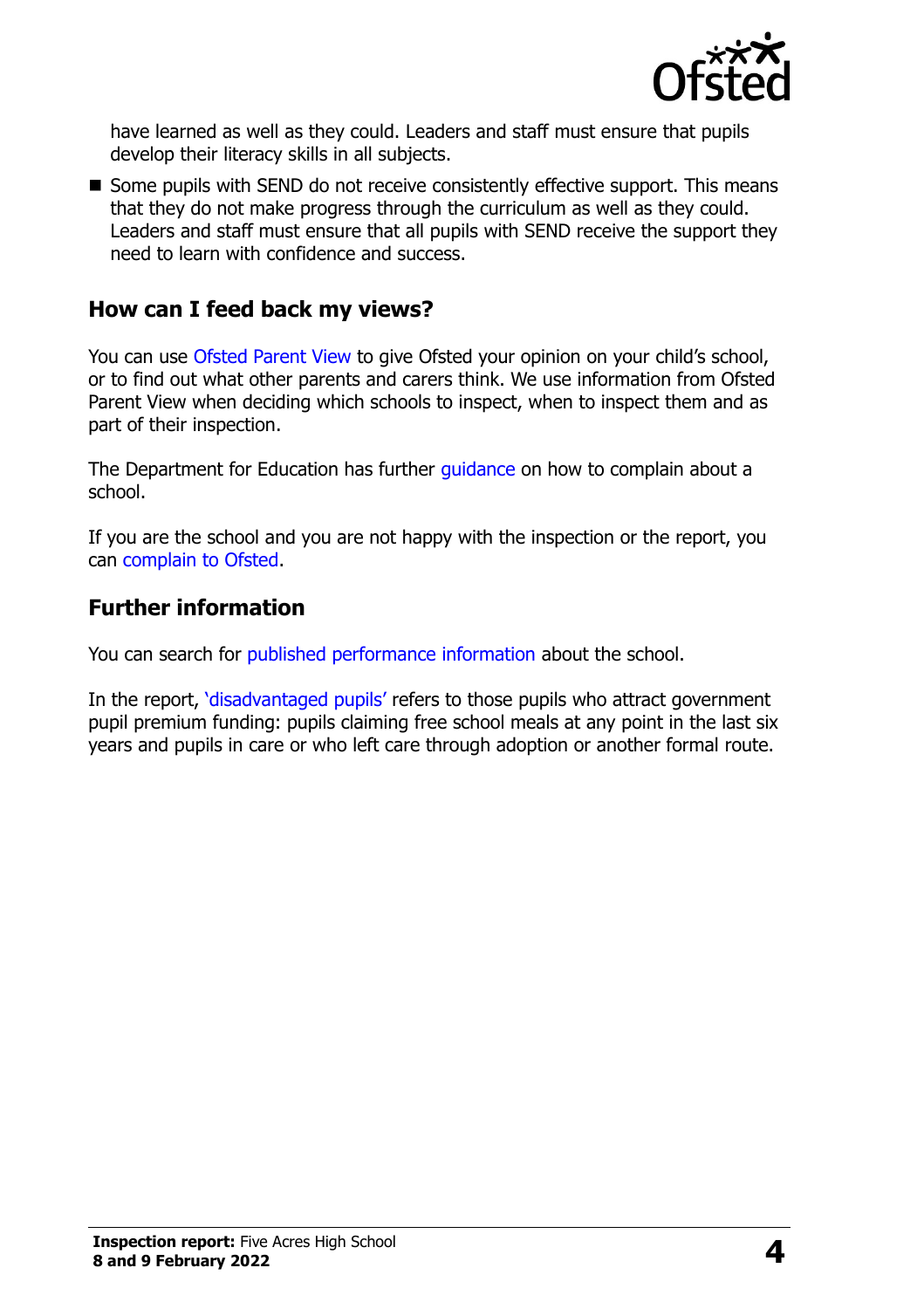

## **School details**

| Unique reference number             | 144013                                                         |  |
|-------------------------------------|----------------------------------------------------------------|--|
| <b>Local authority</b>              | Gloucestershire                                                |  |
| <b>Inspection number</b>            | 10212165                                                       |  |
| <b>Type of school</b>               | Secondary comprehensive                                        |  |
| <b>School category</b>              | Academy converter                                              |  |
| Age range of pupils                 | 11 to 16                                                       |  |
| <b>Gender of pupils</b>             | Mixed                                                          |  |
| Number of pupils on the school roll | 673                                                            |  |
| <b>Appropriate authority</b>        | Board of trustees                                              |  |
| <b>Chair of trust</b>               | Anne Spackman                                                  |  |
| <b>Headteacher</b>                  | Simon Phelps                                                   |  |
| Website                             | www.5acreshighschool.co.uk                                     |  |
| Date of previous inspection         | 24 November 2020, under section 8 of<br>the Education Act 2005 |  |

## **Information about this school**

- Five Acres High School converted to become an academy in September 2017. When its predecessor, Lakers School, was last inspected by Ofsted, it was judged to be inadequate.
- The school joined the Greenshaw Learning Trust in September 2017.
- The school uses one alternative provider.

## **Information about this inspection**

The inspectors carried out this inspection under section 5 of the Education Act 2005.

- Inspectors discussed any continued impact of the pandemic with leaders and have taken that into account in their evaluation of the school.
- **Inspectors held discussions with the headteacher and members of the leadership** team.
- Inspectors carried out deep dives in these subjects: modern foreign languages, science, mathematics and history. For each deep dive, inspectors discussed the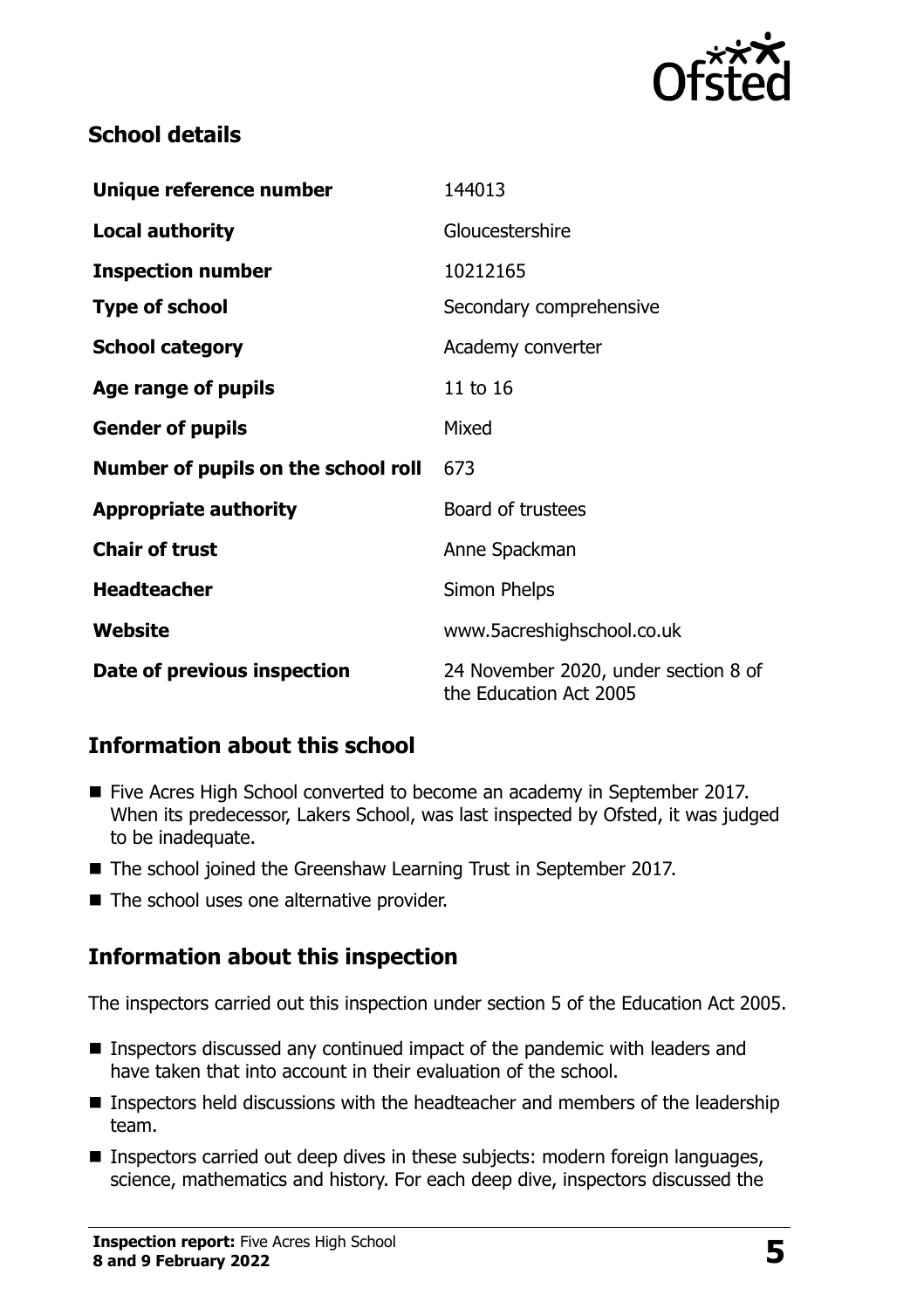

curriculum with subject leaders, talked to pupils, visited lessons, spoke to teachers and looked at pupils' books.

- **Inspectors reviewed safeguarding records, including the single central record of** recruitment checks on staff.
- **Inspectors considered the views of parents who responded to the confidential** questionnaire, Ofsted Parent View. They also considered the views of staff and pupils.
- **Inspectors held discussions with trustees, trust leaders and governors.**
- **Inspectors held discussions with single-sex groups of pupils to gather their views** on the culture of the school.

#### **Inspection team**

| Susan Aykin, lead inspector | Her Majesty's Inspector |
|-----------------------------|-------------------------|
| David New                   | Ofsted Inspector        |
| Matthew Shanks              | Ofsted Inspector        |
| Jen Gibbs                   | Her Majesty's Inspector |